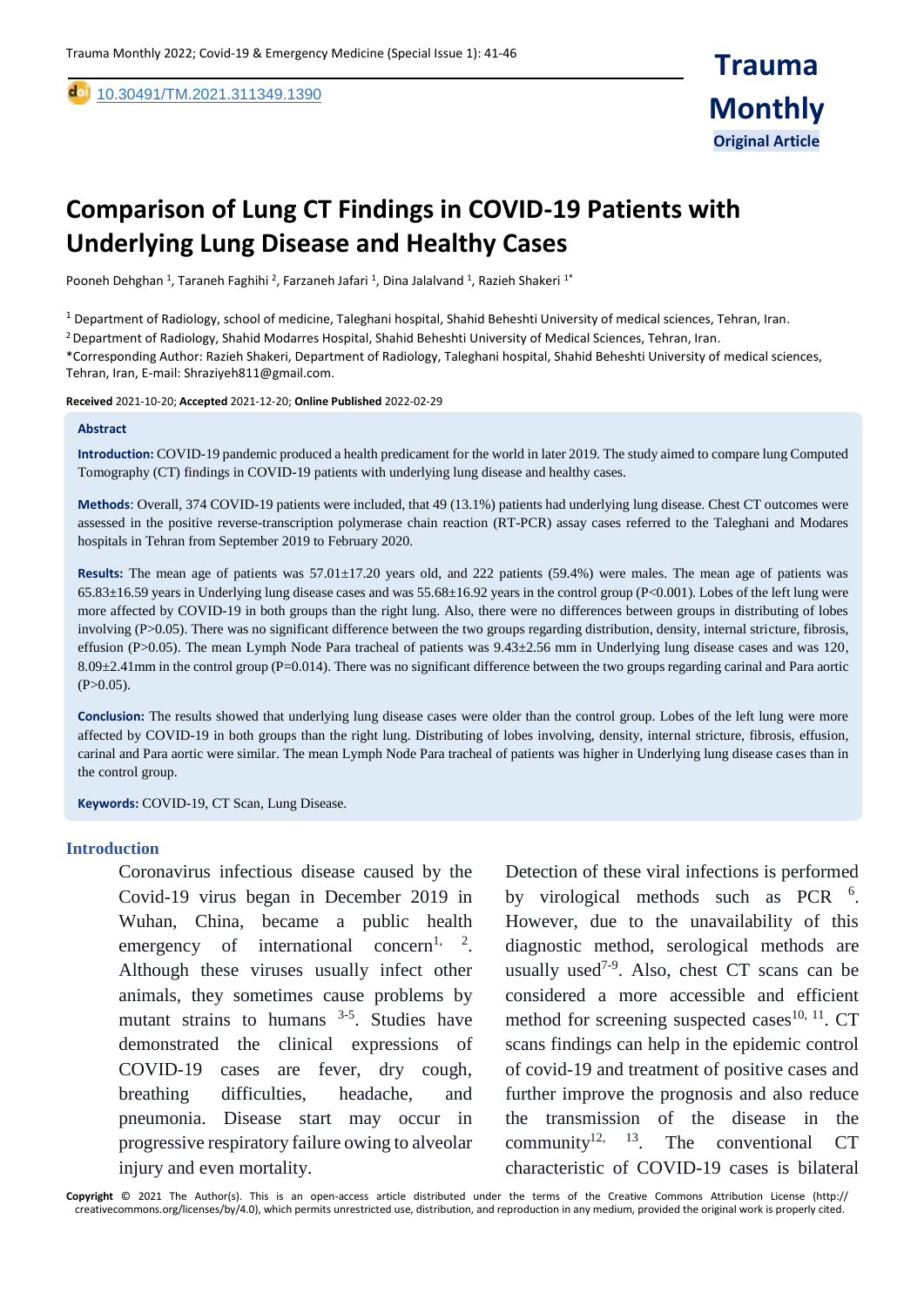peripheral GGO, particularly in lower lung lobes, whereas cavity, pure consolidation, treein-bud sign, and pleural effusion are not expected. The disease creates its specific images on a CT scan of the lungs. The findings of the Covid-19 pneumonia CT scan are predominantly GGO combination with consolidation, peripheral involvement, peripheral and central combination, involvement Bilateral, and lower zone conflicts. The study aimed to compare lung CT findings in COVID-19 patients with underlying lung disease and healthy cases.

# **Methods**

Overall, 374 COVID-19 patients were included, that 49 (13.1%) patients had underlying lung disease. Chest CT outcomes were assessed in the positive reverse-transcription polymerase chain reaction (RT-PCR) assay cases referred to the Taleghani and Modares hospitals in Tehran from September 2019 to February 2020.

Parameters such as the involved lung segment, GGO, Architectural distortion, Reverse Halo, Crazy Paving, Pulmonary nodule, Consolidation, Mass, Distribution, Paranchimal Band, Vascular Enlargement, Bronchiectasis in Pulmonary HTN, Fibrosis, Pericardial Effusion, Pleural Effusion, Cavity, and Lymphadenopathy were collected. Covid-19 patients were divided into two underlying lung diseases and control groups. CT scans were acquired without any contrast medium, with the patients in the supine position and full inspiration, from the top of the shoulder through the mid-liver level. Patients underwent scanning with Somatom Emotion by acquisition parameters of 120 kVp; tube current modulation 100-200 mAs; spiral pitch factor, 0.75-1.5; and collimation width 0.625-5 mm. Imaging data were replaced with a medium sharp reconstruction algorithm at a slide thickness of 0.625-5mm. CT data were assessed in at least both lung (width, 1500HU, level -700 HU) and mediastinal (width 350 HU, level 40 HU) perspectives. CT scans were assessed by characteristics such as ground-glass opacity (GGO), consolidation, nodular pattern, architectural distortion, crazy paving, cavitation, revers halo sign, traction bronchiectasis, and interseptal thickening. Lobar involvement pattern as one lobe, bilateral (both lungs), multilobar in one lung, and all five lobes involvement were assessed. Each five lobes involvement percentage as five scores: zero for no involvement, 1 for lower than 25%, 2 for 26-50%, 3 for 51-75%, and 4 for more than 76% involvement were scored.

# **Statistical Analysis**

Data analysis was done using SPSS-22. Data were expressed as mean, standard deviation, frequency, and percent. Data were analyzed by T-test and Chi 2 test according to a quantitative or qualitative model of them between the two groups. A P-value less than 0.05 was considered statistically significant.

# **Results**

The mean age of patients was  $57.01 \pm 17.20$ years old, and 222 patients (59.4%) were males. The mean age of patients was  $65.83\pm16.59$ years in Underlying lung disease cases and was 55.68±16.92 years in the control group (P<0.001). There was no significant difference between the two groups regarding sex  $(P=0.202)$  (Table 1). The left lobes of the lung were more affected by COVID-19 in both groups than the right lung. Also, there were no differences between groups in distributing lobes involving (P>0.05). The left low lobe (LLL) and right middle lobe (RML) were the most and the least involved lobes in the Underlying lung disease group compared to the other ones, respectively. In both groups, all the lung lobes were involved in at least 50% of patients except for the right middle lobe (RML) in the control group, which showed lesions in 43.1% of patients (Table 1). There was no significant difference between the two groups regarding distribution, density, internal stricture, fibrosis,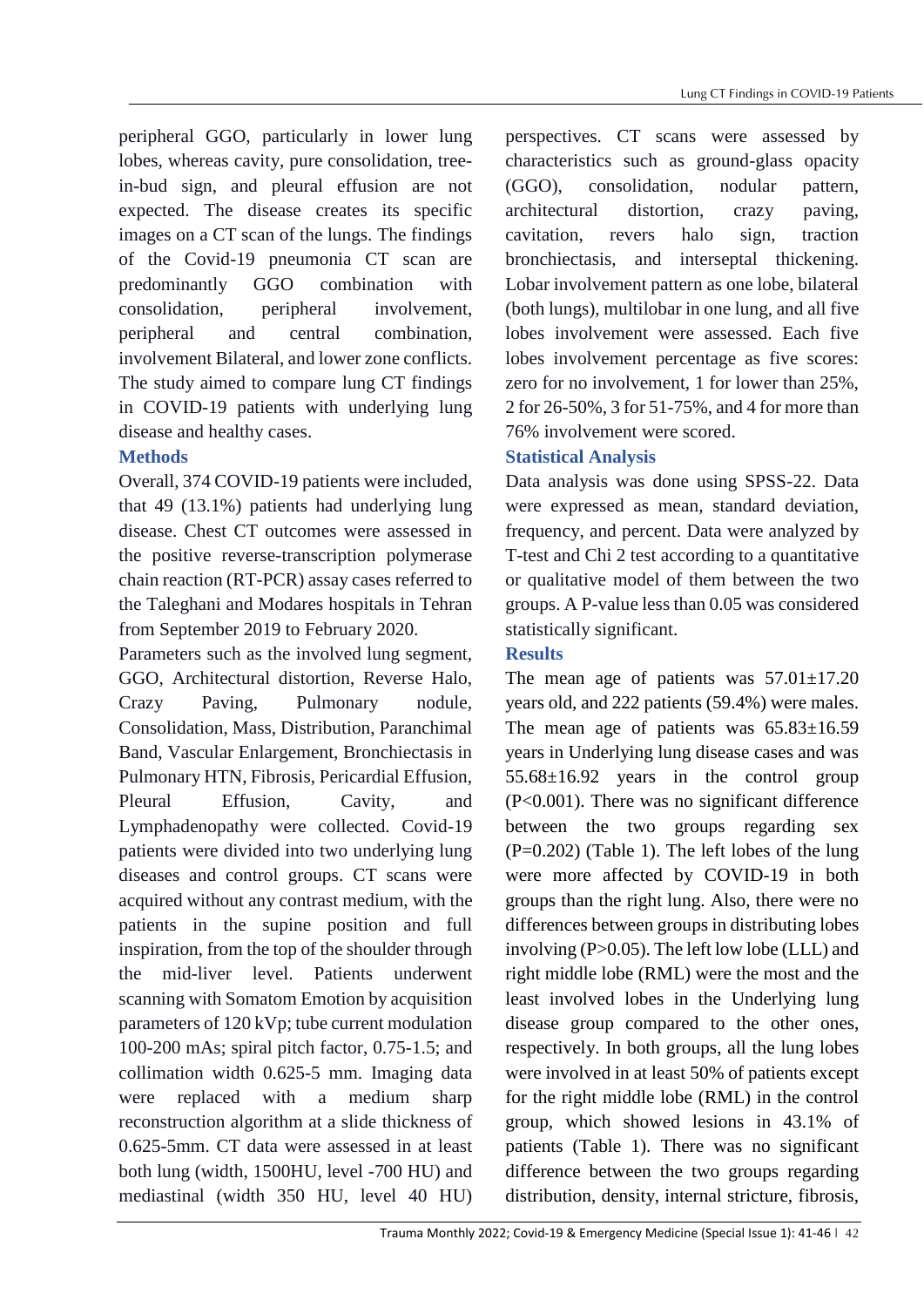# effusion (P>0.05) (Table 1).

| Items              |                        |                   | <b>Underlying lung</b><br>disease | Control                 | P-value |
|--------------------|------------------------|-------------------|-----------------------------------|-------------------------|---------|
| Age, years         |                        |                   | $65.83 \pm 16.59$                 | 55.68±16.92             | < 0.001 |
| Sex, M/F           |                        |                   | 25/24                             | 197/128                 | 0.202   |
|                    | ${\rm LLL}$            | $\mathbf{0}$      | $25(51.0\%)$                      | 131(40.3)               | 0.142   |
| Lobe involved      |                        | $<$ 25%           | 10 (20.4%)                        | 58 (17.5%)              |         |
|                    |                        | 25-50%            | $5(10.2\%)$                       | 43 (13.2%)              |         |
|                    |                        | 50-75%            | $1(2.0\%)$                        | 47 (14.5%)              |         |
|                    |                        | 75-100%           | 8 (16.3%)                         | 46 (14.2%)              |         |
|                    | LUL                    | $\boldsymbol{0}$  | 25 (51.0%)                        | 140 (43.1%)             | 0.65    |
|                    |                        | $<$ 25%           | 12 (24.5%)                        | 69 (21.2%)              |         |
|                    |                        | 25-50%            | $6(12.2\%)$                       | 55 (16.9%)              |         |
|                    |                        | 50-75%            | $5(10.2\%)$                       | 49 (15.1%)              |         |
|                    |                        | 75-100%           | $1(2.0\%)$                        | 12 (3.7%)               |         |
|                    | RLL                    | $\boldsymbol{0}$  | 25 (51.0%)                        | 136 (41.8%)             |         |
|                    |                        | $<$ 25%           | 12 (24.5%)                        | 45 (13.8%)              | 0.060   |
|                    |                        | 25-50%            | $4(8.2\%)$                        | 39 (12.0%)              |         |
|                    |                        | 50-75%            | $2(4.1\%)$                        | 50 (15.4%)              |         |
|                    |                        | 75-100%           | 6(12.2%)                          | 55 (16.9%)              |         |
|                    | <b>RML</b>             | $\overline{0}$    | 36 (73.5%)                        | 185 (56.9%)             | 0.098   |
|                    |                        | $<$ 25%<br>25-50% | 4(8.2%)                           | 41 (12.6%)              |         |
|                    |                        | 50-75%            | 6(12.2%)<br>$0(0.0\%)$            | 39 (12.0%)<br>32 (9.8%) |         |
|                    |                        | 75-100%           | $3(6.1\%)$                        | 28 (8.6%)               |         |
|                    | <b>RUL</b>             | $\mathbf{0}$      | 22 (44.9%)                        | 129 (39.7%)             | 0.439   |
|                    |                        | $<$ 25%           | 15 (30.6%)                        | 76 (23.4%)              |         |
|                    |                        | 25-50%            | $5(10.2\%)$                       | 55 (16.9%)              |         |
|                    |                        | 50-75%            | $6(12.2\%)$                       | 45 (13.8%)              |         |
|                    |                        | 75-100%           | $1(2.0\%)$                        | $20(6.2\%)$             |         |
| Distribution       | Peribroncovascular     | Yes               | 21 (42.9%)                        | 144 (44.3%)             | 0.849   |
|                    |                        |                   |                                   |                         |         |
|                    |                        | No                | 28 (57.1%)                        | 181 (55.7%)             |         |
|                    | Peripheral, Yes/No     | Yes               | 29 (59.2%)                        | 204 (62.8%)             | 0.638   |
|                    |                        | $\rm No$          | 20 (40.8%)                        | 121 (37.2%)             |         |
| Density            | <b>MIX</b>             | Yes               | 1(2%)                             | 6(1.8%)                 | 0.629   |
|                    |                        | $\rm No$          | 48(98%)                           | 319(98.2%)              |         |
|                    | $\overline{CON}$       |                   |                                   |                         | 0.393   |
|                    |                        | Yes               | $5(10.2\%)$                       | 48 (14.8%)              |         |
|                    |                        | $\rm No$          | 44 (89.8%)                        | 277 (85.2%)             |         |
|                    | $\mathbf{G}\mathbf{G}$ | Yes               | 43 (87.8%)                        | 244 (75.1%)             | 0.050   |
|                    |                        | $\rm No$          | 6(12.2%)                          | 81 (24.9%)              |         |
| Internal stricture | Septal tickening       | Yes               | $5(10.2\%)$                       | 45 (13.8%)              | 0.629   |
|                    |                        | $\overline{No}$   | 44 (89.8%)                        | 280 (86.2%)             |         |
|                    | Cavitation             | Yes               | $0(0.0\%)$                        | $2(0.6\%)$              | 0.755   |
|                    |                        | $\rm No$          | 49 (100.0%)                       | 323 (99.4%)             |         |
|                    | air broncogram         | Yes               | $4(8.2\%)$                        | 62 (19.1%)              | 0.070   |
|                    |                        |                   |                                   |                         |         |
|                    |                        | $\rm No$          | 45 (91.8%)                        | 263 (80.9%)             |         |
| Fibrosis           | <b>Band</b> shadow     | Yes               | 23 (46.9%)                        | 157 (48.3%)             | 0.858   |
|                    |                        |                   |                                   |                         |         |
|                    |                        | $\rm No$          | 26 (53.1%)                        | 168 (51.7%)             |         |
|                    | bronchectasis          | Yes               | $1(2.0\%)$                        | 8(2.5%)                 | 0.666   |
|                    |                        |                   |                                   |                         |         |
|                    |                        | ${\rm No}$        | 48 (98.0%)                        | 317 (97.5%)             |         |
| Effusion           | Pericardial            | Yes               | $1(2.0\%)$                        | 5(1.5%)                 | 0.572   |
|                    |                        | $\rm No$          | 48 (98.0%)                        | 320 (98.5%)             |         |

Table 1: Frequency of lobe involved, distribution, density, internal stricture, fibrosis, effusion in each group.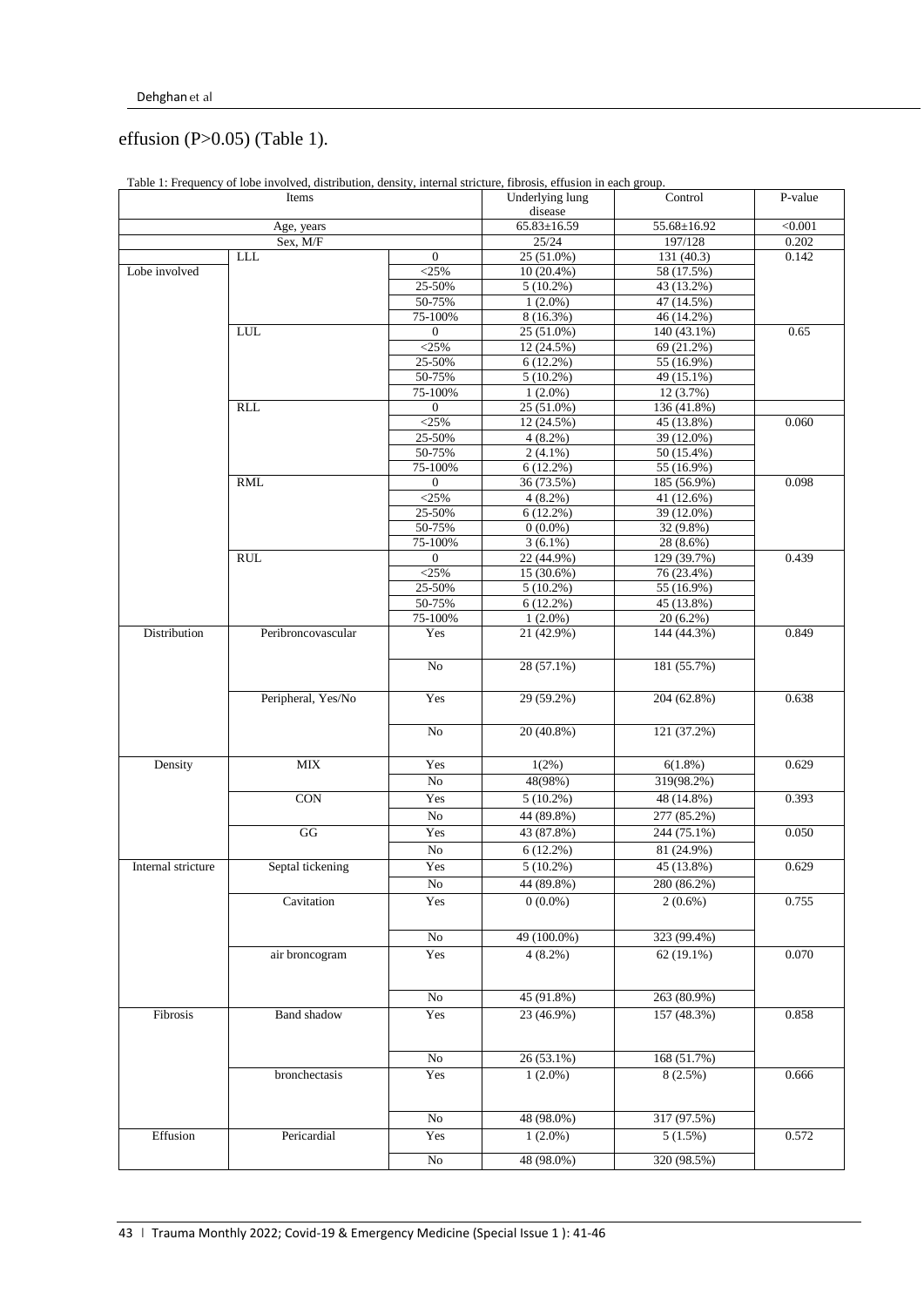The mean Lymph Node Para tracheal of patients was 9.43±2.56 mm in Underlying lung disease cases and was 120, 8.09±2.41mm in the control group  $(P=0.014)$ . There was no significant difference between the two groups regarding carinal and Para aortic (P>0.05) (Table 2).

| <b>Items</b> |             | Underlying<br>lung disease | Control         | $P -$<br>value |
|--------------|-------------|----------------------------|-----------------|----------------|
|              |             |                            |                 |                |
| Lymph        | Sub         | 14.                        | 127,            | 0.24           |
| Node         | carinal.    | $8.32 + 2.61$              | $7.45 + 2.20$   |                |
|              | mm          |                            |                 |                |
|              |             |                            |                 |                |
|              | Para aortic | 2, $6.60 \pm 1.55$         | 14.             | 0.68           |
|              |             |                            | $7.39 \pm 2.24$ |                |
|              | Para        | 20,                        | 120,            | 0.014          |
|              | tracheal    | $9.43 \pm 2.56$            | $8.09 \pm 2.41$ |                |
|              |             |                            |                 |                |

Table 2: Difference Between The Two Groups Regarding Carinal And Para Aortic

# **Discussion**

This study aimed to assess lung CT findings in COVID-19 patients with underlying lung disease and healthy cases. The left lobe of the lung was more affected by COVID-19 in both groups than the right lung. Also, there were no differences between groups in distributing lobes involving. There was no significant difference between the two groups regarding distribution, density, internal stricture, fibrosis, effusion. The Lymph Node Para tracheal mean was higher in the underlying lung disease cases than in the control group. There was no significant difference between the two groups regarding carinal and Para aortic.

Wang et al. (2020) showed the use of CT Scans should be with the lowest dose and frequency due to the possibility of imposing complications due to radiation and is used in areas where corona prevalence is high<sup>14</sup>.

A retrospective study by Li et al. (2020) found that most COVID-19 patients had involvement in several lobes or bilaterally, which is 85% of cases was peripheral. Also, 15% of patients had Patchy lesions, and consolidation was found in 47% of patients by CT. Pleural effusions, thickening and hydrothorax, and lymphatic involvement were uncommon findings. In the follow-up CT scan, the

lesions were removed in 73% of cases, with an average time of 3.5 days from the baseline. In this study, multifocal lesions associated with consolidation were declared highly suggestive<sup>15</sup>. A review study conducted by Majidi et al. (2020) showed in Covid-19 patients, consolidation in CT scan in 6 to 100% of cases, environmental conflict

in 29 to 100%, bilateral conflict in 50 to 98%, multifocal involvement in 37 to 90% and ground glass involvement in 40 to 100% of patients<sup>16</sup>.

Ostad et al. (2020) showed patch consolidation and environmental involvement, and ground-glass lesions are the main findings of CT scan in Covid-19 patients<sup>17</sup>. Ye et al.  $(2020)$  showed that Ground glass lesions and Consolidation are the most common CT scan findings in Covid-19 patients<sup>18</sup>.

Lippi (2019) showed that chronic obstructive pulmonary disease (COPD) is associated with an increased risk of mortality in pneumonia and is associated with an increased risk of more than fivefold in severe Covid-19 infection $19$ .

A study on CT scan images of 55 cases in Iran showed right and left lower lobes are the most frequently involved lobes<sup>20</sup>. A meta-analysis study on 2,738 patients revealed RLL and LLL were the most involved lung lobes (87.21% and 81.41%, respectively) $^{21}$ . GGO was the most common result in most studies among different models $20-22$ .

Kunhua et al. classified subjects into two groups, severe and ordinary patients, and revealed that some patterns like linear opacities, bronchial wall thickening, lymphadenopathy, and pleural/pericardial effusion are more common in CT imaging of severely ill subjects who can be considered as a predictor of severity and weak prognosis $^{22}$ .

A study in Wenzhou, China, demonstrated that lymphadenopathy and pleural effusion with an incidence rate of 4.9% and 7.2% of participants, respectively are rare patterns $^{23}$ .

Also, the presence of rare CT imaging features similar pulmonary nodules, cavities, lymphadenopathy, and pleural effusion in our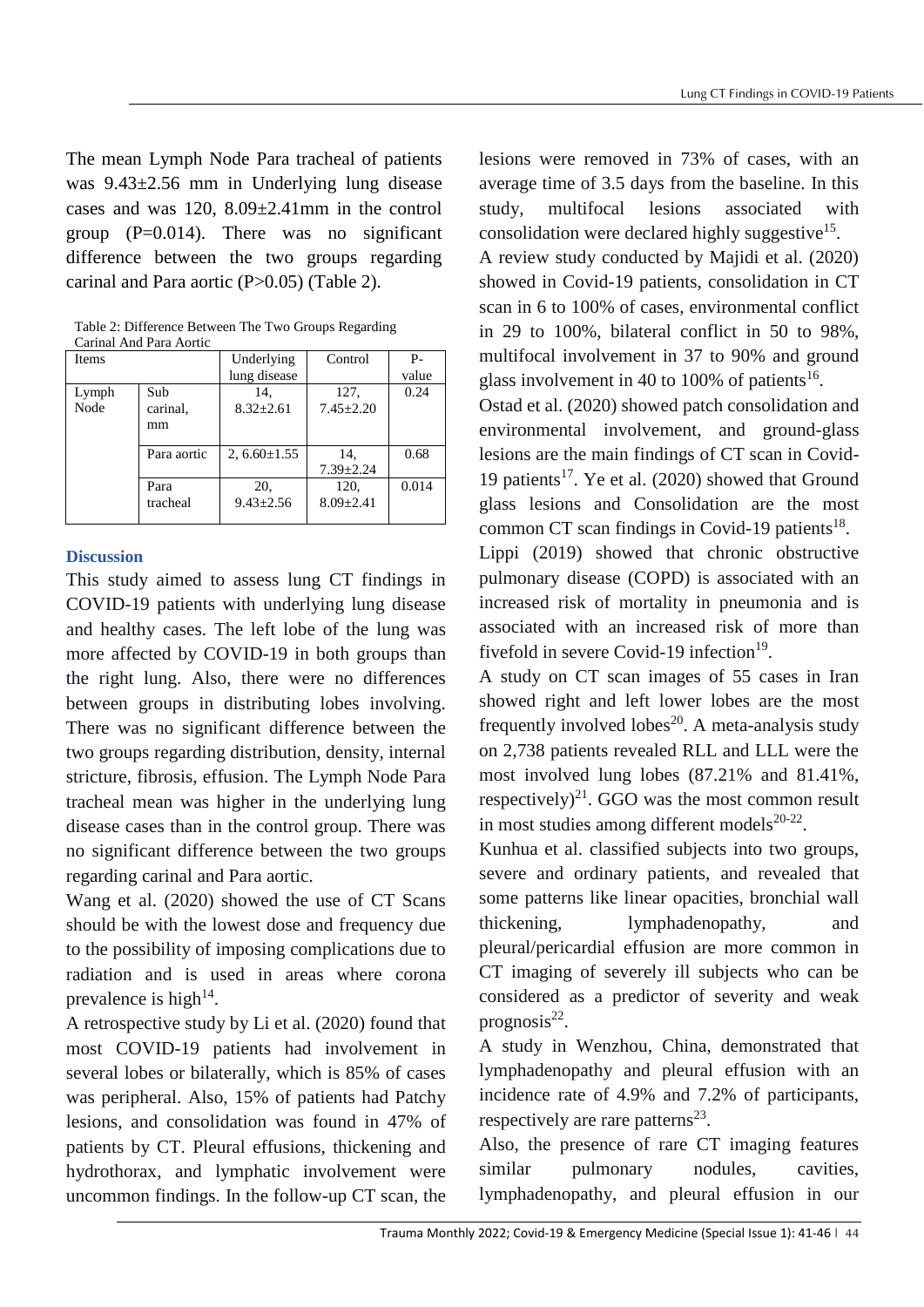sample are compatible with some other studies. Moreover, reticulation, cavitation, pleural effusion, bronchiectasis, and lymphadenopathy were limited conditions in COVID-19 cases<sup>24-25</sup>.

The fibrous lesions and fibrosis stripes are other models described in some CT images. Siyao et al. showed 44.8% and 36.8% of discharged patients had fibrous lesions and fibrosis stripes, respectively, are to our results, that pulmonary fibrosis was only found among recovered participants<sup>26</sup>.

A meta-analysis study showed that the crazypaving pattern is a significantly more common pattern in severe than non-severe patients. But, there was no difference between recovered and deceased groups. Comparing the number of included participants in our study with the previous meta-analysis, it seems that a crazy-paving pattern might be used as an indicator of severity in large populations<sup>27</sup>.

## **Conclusion**

The results showed that underlying lung disease cases were older than the control group. Lobes of the left lung were more affected by COVID-19 in both groups than the right lung. Distributing of lobes involving, density, internal stricture, fibrosis, effusion, carinal and Para aortic were similar. The mean Lymph Node Para tracheal of patients was higher in Underlying lung disease cases than in the control group.

## **Acknowledgments**

None

# **Conflict of Interest Disclosures**

There is not any conflict of interest in this study. **Funding Sources**

#### None

### **Authors' Contributions**

All authors contributed in this study equally.

#### **Ethical Statement**

The proposal of this study confirmed by ethical committee of Shahid Beheshti University of medical sciences, Tehran, Iran.

#### **References**

1. Gorbalenya A.E. Severe acute respiratory syndrome-related coronavirus: the species and its viruses–a statement of the Coronavirus Study Group. bioRxiv. 2020 doi: 10.1101/2020.02.07.937862.

2. Sun J, He WT, Wang L, et al. COVID-19: Epidemiology, Evolution, and Cross-Disciplinary Perspectives. Trends Mol Med. 2020. doi: 10.1016/j.molmed.2020.02.008

3. Resta S. Isolation and propagation of a human enteric coronavirus. Science. 2018; 4717:978-81.

4. Arabi Y.M. Middle East Respiratory Syndrome. N. Engl. J. Med. 2017; 376:584-94.

5. Zhong N.S. Epidemiology and cause of severe acute respiratory syndrome (SARS) in Guangdong, People's Republic of China, in February, 2003. Lancet. 2003; 362:1353–1358.

6. Kolifarhood G, Aghaali M, Saadati M, et al. Epidemiological and Clinical Aspects of COVID-19; a Narrative Review. Arch Acad Emerg Med. 2020; 8(1): e41.

7. Liu T, Hu J, Kang M, Lin L, Zhong H, Xiao J, et al. Transmission dynamics of 2019 novel coronavirus (2019-nCoV) bioRxiv. 2020:919787.

8. Li Q, Guan X, Wu P, Wang X, Zhou L, Tong Y, et al. Early Transmission Dynamics in Wuhan, China, of Novel Coronavirus– Infected Pneumonia. New England Journal of Medicine. 2020;382(13):1199–207.

9. Lisa F P Ng, Julian A Hiscox. Coronaviruses in animals and humans. BMJ. 2020;368:m634.

10. Zeng Y, Zhen Y. Chinese medical staff request international medical assistance in fighting against COVID-19. The Lancet Global health. 2020 Feb.

11. Novel CPERE. The epidemiological characteristics of an outbreak of 2019 novel coronavirus diseases (COVID-19) in China. Zhonghua liu xing bing xue za zhi= Zhonghua liuxingbingxue zazhi. 2020;41(2):145.

12. Ai T, Yang Z, Hou H, Zhan C, Chen C, Lv W, et al. Radiology. Correlation of Chest CT and RTPCR Testing in Coronavirus Disease 2019 (COVID-19) in China: A Report of 1014 Cases; 2020:200642.

13. Lakes KD. Restricted sample variance reduces generalizability. Psychological assessment. 2013;25(2):643.

14. Wang Y, Liu WH, Yang M, Chen W. The role of CT for Covid-19 patient's management remains poorly defined. Ann Transl Med. 2020 Feb; 8(4): 145.

15. Li X, Zeng W, Li X, et al. CT imaging changes of corona virus disease 2019(COVID-19): a multi-center study in Southwest China. J Transl Med. 2020; 18: 154.

16. Majidi H. Chest CT in patients suspected of COVID-19 infection: A reliable alternative for RT-PCR. Am J Emerg Med. 2020 Apr 8. doi: 10.1016/j.ajem.2020.04.016

17. Ostad SP, Haseli S, Iranpour P. CT Manifestation of COVID-19 Pneumonia; Role of Multiplanar Imaging. Acad Radiol. 2020 Apr 7. doi: 10.1016/j.acra.2020.03.028

18. Ye Z, Zhang Y, Wang Y, Huang Z, Song B. Chest CT manifestations of new coronavirus disease 2019 (COVID-19): a pictorial review. Eur Radiol. 2020 Mar 19: 1-9.

19. Giuseppe lippi and Brandon Michael henry. Chronic obstructive pulmonary disease in associated with sever corona virus disease 2019 (COVID 19). Respire Med. 2020 Jun; 167:1059/41.